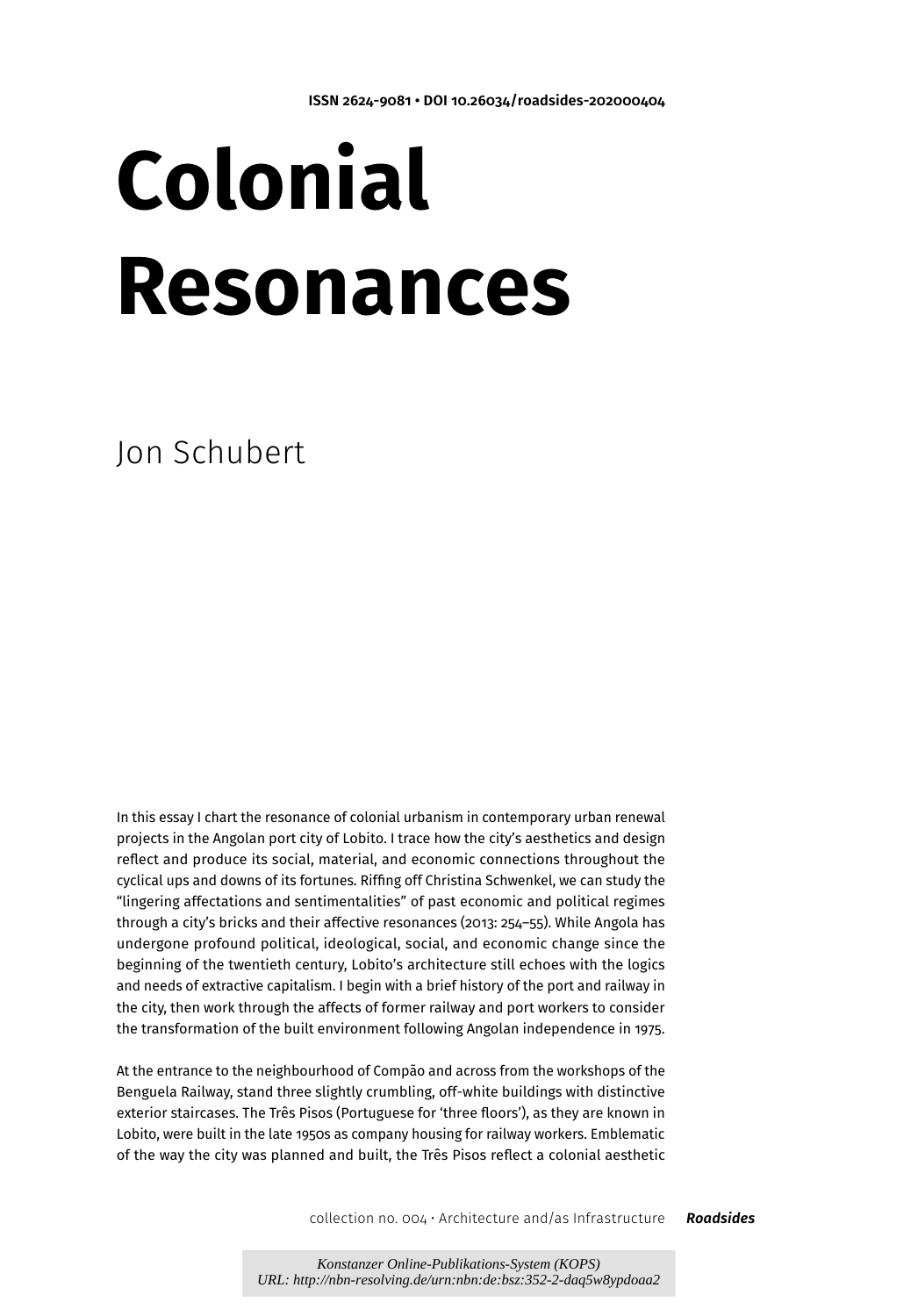and the spatial engineering of the Portuguese colonial regime, where companies such as the Benguela Railway (Caminho de Ferro de Benguela, CFB) or the Port of Lobito sought to mould worker subjectivities.

While neighbouring Benguela, the provincial capital, had been a centre of the Portuguese Atlantic (slave) trade since the 1600s, Lobito is very much the product of twentieth-century colonial extractive capitalism. The city was built around the port, taking advantage of a natural deepwater bay sheltered from the open ocean by its Restinga (sandspit); this orientation still marks the spatial layout of the city today. The port served as terminus of the Benguela Railway, which by 1931 linked the Zambian Copperbelt and the mines of Katanga with the Atlantic coast and further to the European industrial heartlands. So from the outset, the city was geared towards the needs of the port and the railway.







*New flats for port workers near the Military Academy.*  Photo: Jon Schubert, May 2019.

collection no. 004 • Architecture and/as Infrastructure *Roadsides*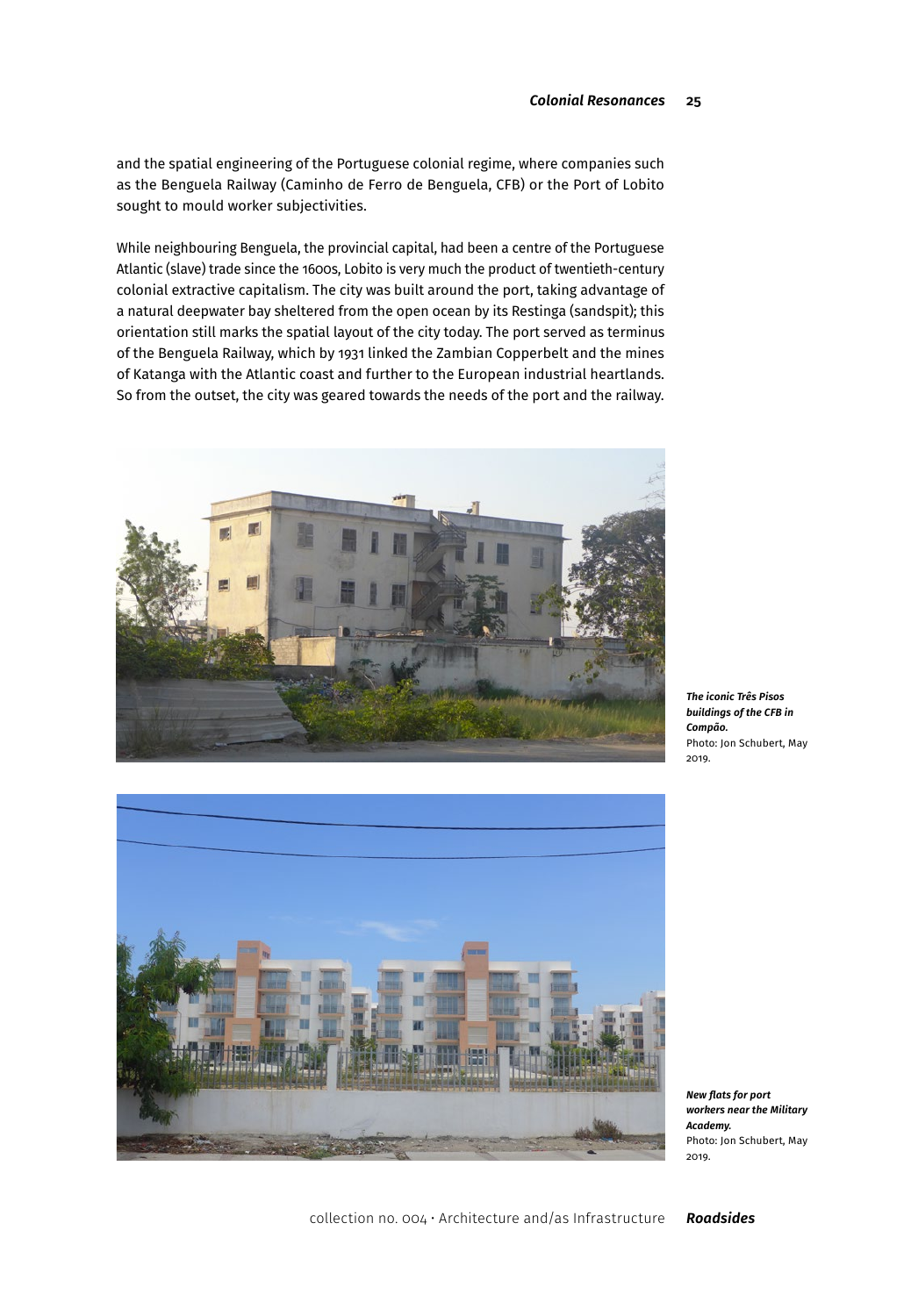Portuguese colonialism shifted into high gear after the Second World War, cloaking the intensified settlement and economic exploitation of its Overseas Provinces (colonies, in effect) in the mantle of a civilizing mission. This translated into a flurry of modernist urban construction, in Angola mainly in the capital Luanda (Gastrow 2020: 101; see also Buire, forthcoming) but also in provincial towns. In Lobito, colonial power needed to cultivate a readily available Indigenous workforce while upholding racial segregation. Combined with the paternalistic impulses typical of company towns, this induced "spatial engineering" (Herod 2011): the establishment of designated neighbourhoods to promote specific social formations and to mould Africans to new forms of industriousness, individual advancement, and urban sociality (Byerley 2011: 492).

In Três Pisos, *papá* Mpanzu, a retired machinist of 71 years, told me how, when he joined the CFB, he had received a flat there: "These were mainly for the drivers and the men of the station. The company did this because when the company was working at its fullest, the *chamador* [the caller, who went around the houses to rouse the workers] could come at any hour to call you. And the flats here are good. In Bairro da Praia, the houses are much smaller. Here it was always higher-up people (*gente superior*). And on the Restinga, that was for the directors" (Fieldwork interview, May 2019). This is still the case, with the higher cadres of parastatals, public administration, and international companies enjoying the airy villas that line the peninsula.

*Central Lobito.* Map: Jon Schubert.

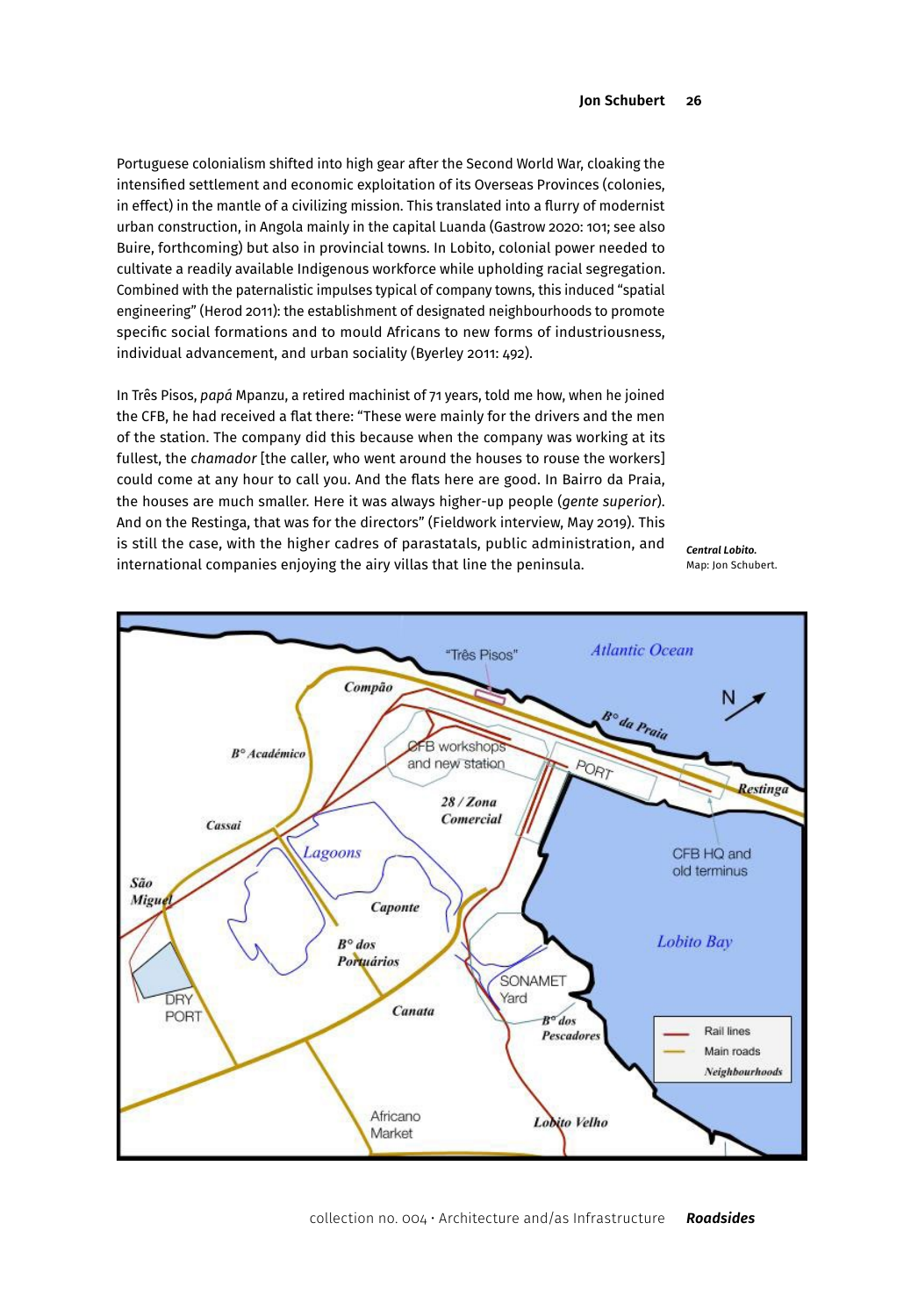By contrast, basic workers – welders, carpenters, mechanics – were given smaller, red-painted houses in São Miguel. This neighbourhood was a bit farther away, without tarred roads, but the living was good here back in colonial times, as former workers reminisced fondly: "The streets were all landscaped. And irrigated, with a lot of water. There was a fountain, and the streets were illuminated. This was a beautiful *vila* (hamlet)" – so *papá* Milreis, a retired waggon technician in his seventies, told me as we sat in the now slightly run-down but still carefully swept small public garden in the heart of São Miguel.

Like most of his contemporaries, Milreis had come down from the central highlands in the late 1960s, to be apprenticed into a technical profession with the Benguela Railway or the port: "Coming here was a great pampering [in the beginning]. With those who came in after the plague that was the war [1975-2002], the *bairro* (neighbourhood) was choked; they started using things anarchically, throwing rubbish down the drains and toilets, breaking the water pumps." Even in its current state of relative neglect, to its residents São Miguel feels like a privileged location compared to the dusty, beige *musseques* (shantytowns) that mushroomed, largely unplanned, on the hillsides and plateau during the civil war.

Diana Bocarejo suggests that, in Colombia, banana plantation workers "have learned to understand the spatial order embedded in railroads […] and the layout of their houses and neighbourhoods. Seeing and hearing these infrastructures is akin to reliving the loud history of the peasants' struggles […] – their endurance, dreams, expectations, joys and resentments" (2018: 3). In Lobito, too, citizens have learnt to read the urban landscape as an expression of a specific kind of social order. Following the divisions of labour, class, and race imposed by Portuguese colonialism, in independent Angola this has been an order and vision of development shaped by one ruling party, the MPLA (Movimento Popular de Libertação de Angola). A former liberation movement turned Marxist vanguard party turned capitalist dominant party, the MPLA in many cases ended up mimicking modes of domination, exploitation, control, and social stratification inherited from the coloniser (Schubert 2017: 84–90).

After independence in 1975, the country was plunged into civil war, when, exacerbated by the Cold War, the MPLA was pitted against another anticolonial liberation movement, UNITA (the National Union for the Total Liberation of Angola). The Benguela Railway fell into disrepair and disuse due to UNITA's repeated attacks on the railway line. The port thus became a crucial lifeline for the southern part of the country, allowing for the import of essential foodstuffs when the cities were cut off from the agricultural hinterland. After the end of the war in 2002, the MPLA government, uncontested and flush with oil money, embarked on a massive national reconstruction drive (Schubert 2015). The rehabilitation of the CFB and modernisation of the port were at the heart of these ambitions.

The port of Lobito now boasts several kilometres of rehabilitated quays and new cranes for the container terminal, a new dry port (inland rail container terminal), and a stateof-the-art minerals terminal for the export of bulk minerals. However, in late 2014 the price of a barrel of crude oil fell from about 110 USD to 62 USD. With oil production making up 75 percent of government revenue, Angola plunged into a deep recession.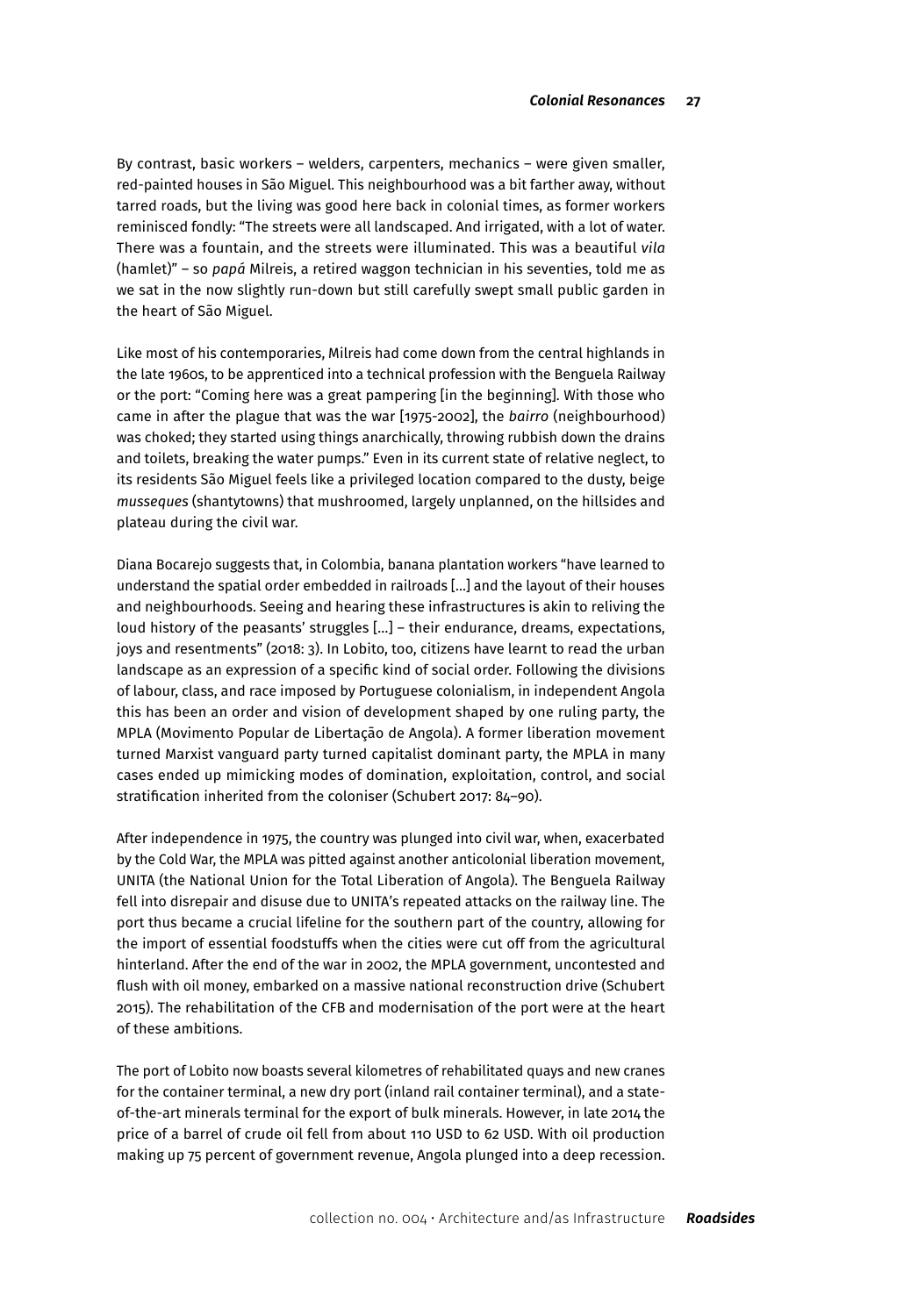## **28 Jon Schubert** *Colonial Resonances*

*View from the middle of the Restinga towards the Port.* 

*The main quay of the container terminal, Lobito.*

collection no. 004 • Architecture and/as Infrastructure *Roadsides*

 $\pm\sqrt{3}$  and  $\pm\sqrt{3}$ 

**Bill** 

副

411

**RTG3** 

**ACTOR** 

PORTO DO LOBITO ZE

m.

 $\ln$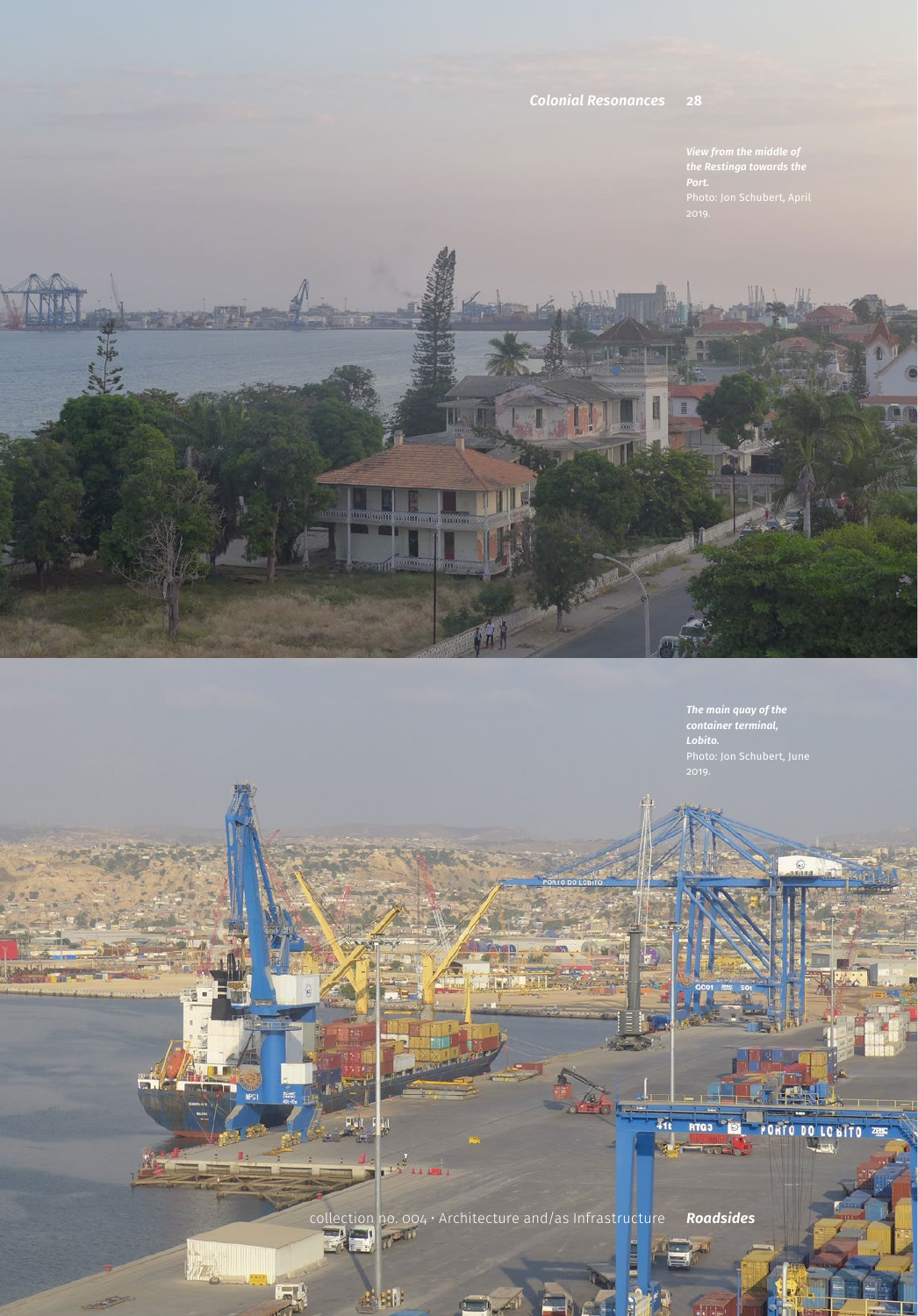Now there is almost no cargo coming in, much less going out. The dry port is empty, the minerals terminal unused, and most of the new cranes are standing still. For the former workers of São Miguel, the empty dry port, hulking over the walls that separate it from their residences, is a stark reminder of the broken promises of postwar reconstruction.



*Reminiscing about the CFB's glorious past in Bairro da Praia.* Photo: Jon Schubert, June 2019.

Even for the seemingly more secure middle-class, life after the reconstruction boom is precarious. Shiny new residential areas have been built, nominally for the workers and functionaries of the CFB, the port, the state oil company Sonangol, or for compliant state functionaries. These echo the aesthetics and spatial engineering ambitions of developmental colonial capitalism. However, they largely stand empty, awaiting final completion, having served chiefly as vehicles for speculation and the enrichment of certain MPLA-connected elites. In order to keep their rights to the properties, the nominal tenants have been paying rent, sometimes for years, without having ever lived there – powerlessly watching as the structures and fixtures slowly break down from dust and disuse.

The architecture of Lobito resonates with colonial paternalism that finds an unlikely echo in contemporary, oil-dependent crony capitalism. The port and railway still loom large over the cityscape, both physical and imagined, determining the fortunes of the town. Ideas of beauty, civilizedness, and the urban good life propagated by Portuguese high colonialism's civilizing mission reverberate uncannily in the Angolan government's reconstruction projects designed, ostensibly, to reorder an urban space degraded by years of war and neglect. Shaped by this experience of conflict and destruction, Lobitans by and large do not contest company paternalism and segregation on an infrastructural terrain (cf. von Schnitzler 2018 for South African townships). Rather, they project onto the city's architecture a desire for the ordering hand of the state, not against it. As such, colonial race and class divisions that were inscribed into the city's layout persist despite the promises of reconstruction and renewal, revealing the fundamental inequalities and unsustainability of extractive capitalism, then and now.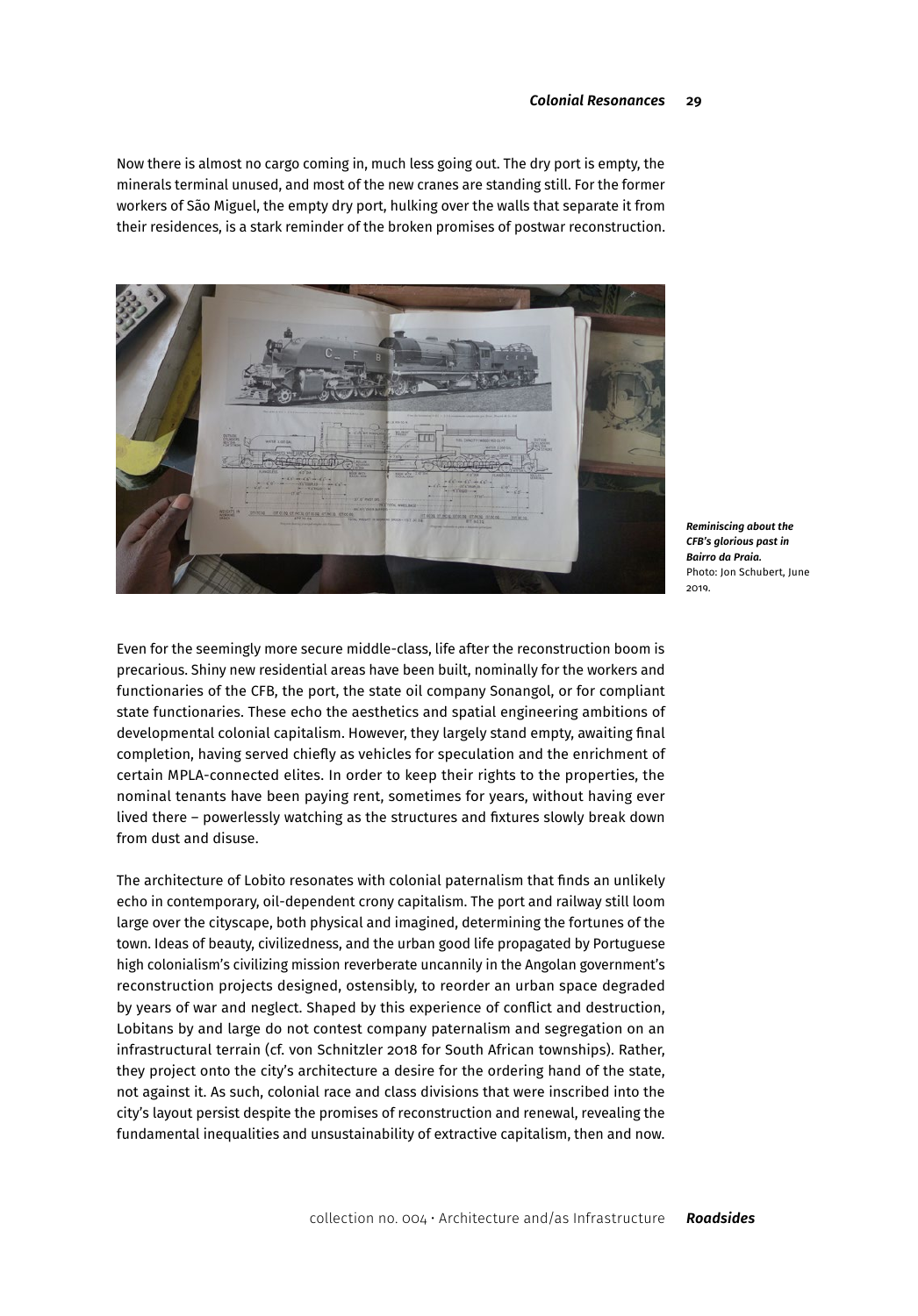### **References:**

Bocarejo, Diana. 2018. "Speculating on Tentacular Infrastructures." *Ethnography*, 1–21. DOI:<https://doi.org/10.1177/1466138118795990>

Buire, Chloé. Forthcoming. "Crumbling Modernisms: Luanda Architectonic Utopias after the Boom." *Critical African Studies*.

Byerley, Andrew. 2011. "Ambivalent Inheritance: Jinja Town in Search of a Postcolonial Refrain." *Journal of Eastern African Studies* 5 (3): 482–504. DOI: [https://doi.org/10.1](https://doi.org/10.1080/17531055.2011.611675) [080/17531055.2011.611675](https://doi.org/10.1080/17531055.2011.611675)

Gastrow, Claudia. 2020. "DIY Verticality: The Politics of Materiality in Luanda." *City & Society* 32 (1): 93–117. DOI:<https://doi.org/10.1111/ciso.12242>

Herod, Andrew. 2011. "Social Engineering through Spatial Engineering: Company Towns and the Geographical Imagination." In *Company Towns in the Americas*, edited by Oliver J. Dinius and Angela Vergara, 21–44. Athens, GA and London: University of Georgia Press. <https://www.jstor.org/stable/j.ctt46njbf.8>

Schubert, Jon. 2015. "2002, Year Zero: History as Anti-Politics in the New Angola." *Journal of Southern African Studies* 41 (4): 835–52. DOI: [https://doi.org/10.1080/030](https://doi.org/10.1080/03057070.2015.1055548) [57070.2015.1055548](https://doi.org/10.1080/03057070.2015.1055548)

Schubert, Jon. 2017. *Working the System: A Political Ethnography of the New Angola*. Ithaca, NY; London: Cornell University Press.

Schwenkel, Christina. 2013. "Post/Socialist Affect: Ruination and Reconstruction of the Nation in Postsocialist Vietnam." *Cultural Anthropology* 28 (2): 252–77. DOI: <https://doi.org/10.1111/cuan.12003>

von Schnitzler, Antina. 2018. "Infrastructure, Apartheid Technopolitics, and Temporalities of 'Transition'." In *The Promise of Infrastructure*, edited by Nikhil Anand, Akhil Gupta, and Hannah Appel, 133–54. Durham, NC: Duke University Press.

## **Acknowledgments:**

Research for this article was funded by the Leverhulme Trust as a Leverhulme Early Career Fellowship (ECF-2017-569) and benefited from institutional support from Instituto Superior Politécnico Jean Piaget de Benguela, Instituto Superior Politécnico Lusíada de Benguela, and the Centre of African Studies at the Catholic University of Angola (UCAN). I am deeply indebted to my interlocutors in Lobito. Many thanks to Madlen Kobi, Nadine Plachta, Silke Oldenburg, and Agnieszka Joniak-Lüthi for their very constructive reviews of this piece, as well as to Afia Afenah, Luke Heslop, and Agathe Mora for their insightful comments on earlier versions of the text.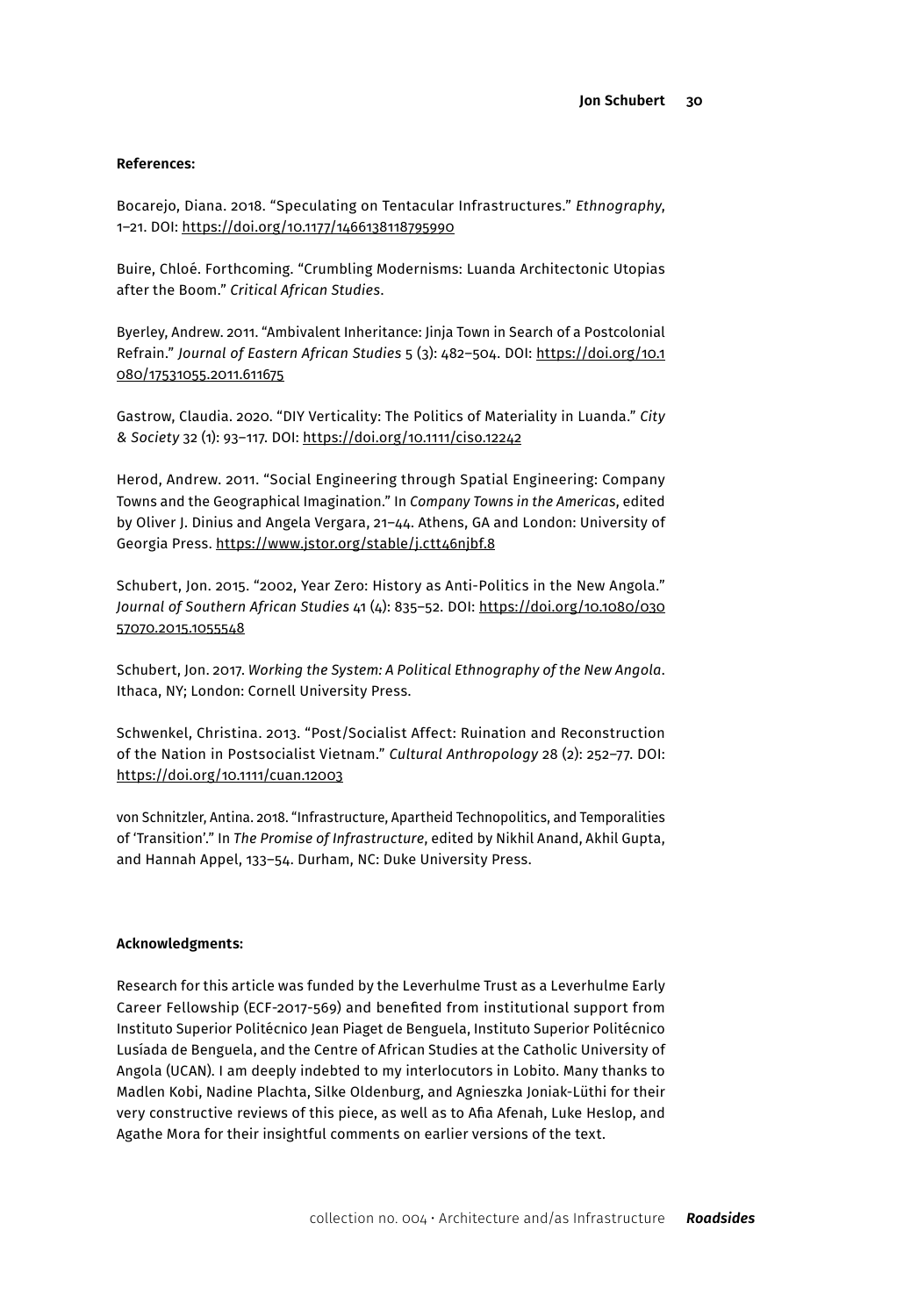**Cite as:** Schubert, Jon. 2020. "Colonial Resonances." *Roadsides* 4: 24-31. DOI: [https://](https://doi.org/10.26034/roadsides-202000404) [doi.org/10.26034/roadsides-202000404](https://doi.org/10.26034/roadsides-202000404)

**Author:**



**Jon Schubert** is an academic nomad and currently a Leverhulme Early Career Fellow at the Department of Anthropology, Brunel University London, and a Visiting Professor in Anthropology and Sociology at the Graduate Institute, Geneva. He is, among other things, the author of *Working the System: A Political Ethnography of the New Angola* (Cornell University Press, 2017) and an editor at Allegra [\(allegralaboratory.net](https://allegralaboratory.net)). He has extensive ethnographic fieldwork experience in Angola and Mozambique, and currently studies infrastructures, oil dependency, and crisis in Lobito, Angola.